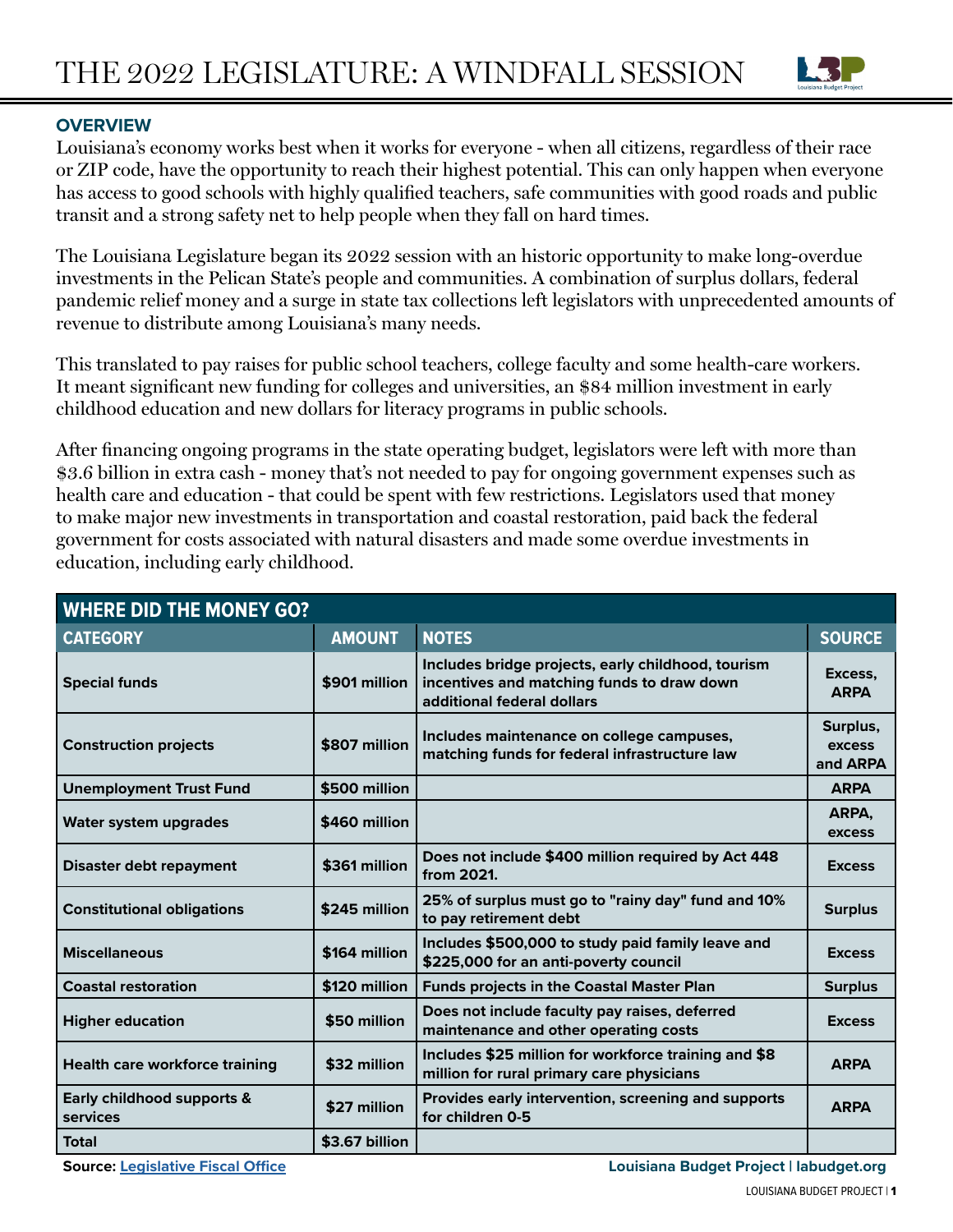But lawmakers also used \$500 million to bail out corporations that pay into the state unemployment compensation trust fund, while ignoring the need for new investments in emergency housing for lowincome families, hurricane preparedness, student loan forgiveness and direct assistance to families in need.

Beyond the budget, legislators approved legislation to [help college students struggling with food](https://www.theadvocate.com/baton_rouge/news/politics/legislature/article_b407f770-bf65-11ec-824e-bfa7013d26f2.html)  [insecurity,](https://www.theadvocate.com/baton_rouge/news/politics/legislature/article_b407f770-bf65-11ec-824e-bfa7013d26f2.html) created [new protections for college students who take out federal or private loans](https://protectborrowers.org/louisiana-legislature-votes-by-overwhelming-majority-to-pass-package-of-student-loan-borrower-protection-bills/) and raised the minimum amount that people can collect in unemployment benefits.

They also rejected bills that would have taken Louisiana in the wrong direction by restricting how America's history of racism can be taught in public schools, and whether students could learn about differences in gender identification and sexual orientation. A bill that would have expanded predatory payday lending by allowing for [larger loans and triple-digit interest rates](https://www.labudget.org/wp-content/uploads/2022/05/SB-381-Final-Analysis.pdf) squeaked through the House and Senate but was [vetoed by Gov. John Bel Edwards](https://www.labudget.org/2022/06/groups-praise-governors-veto-of-bill-expanding-predatory-lending/).

Finally, legislators wisely resisted the political temptation to use Louisiana's strong revenue picture as an excuse to cut taxes for individuals and corporations - which would have resulted in major revenue losses and made it much more difficult to fund essential programs in future years. But even without new tax cuts, providing adequate state services will get significantly harder in the years to come. That's because a temporary, \$0.045 sales tax is set to expire in June 2025, creating a fiscal cliff that will cost the state [more than \\$400 million](https://legis.la.gov/legis/ViewDocument.aspx?d=1105358) a year. Additionally, vehicle sales tax revenue that is currently used to pay general expenses [will be diverted](https://legis.la.gov/legis/ViewDocument.aspx?d=1234890) into a road construction fund starting in the 2022-23 fiscal year, making budgeting more difficult.

While no one knows exactly where Louisiana's economy is headed, [state economists predict](http://lfo.louisiana.gov/files/revenue/REC%20Adopted%20Forecast%205922.pdf) that revenues have peaked in the 2021-22 fiscal year, and will decrease slightly in the coming years. If Louisiana wants to continue making the kinds of investments in education, health care and infrastructure that they did this session, they must find ways to replace the revenue that is being lost by reforming our state's tax structure to [make it less regressive](https://itep.org/whopays/louisiana/) and more fair, adequate and sustainable.

## **BUDGET AND TAXES WERE STABLE WITH NEW INVESTMENTS MADE IN SOME AREAS**

Louisiana has experienced growth in employment, personal income and consumer spending, and rising energy prices. This economic activity has helped drive tax revenues to record levels, and resulted in a

nearly \$40 billion state operating budget for the 2022-23 fiscal year that includes pay raises for educators and health care workers, new dollars for early childhood education, and keeps other programs operating at or above their current levels.

But the bigger task for state policymakers was how to distribute the extra "one-time" money that was available, which should not be used for ordinary operating expenses because it won't be available in future years. This money came in three buckets: A \$700 million surplus left over from the 2020-21



*Executive Director Jan Moller testifies against legislation that would force lawmakers to make unnecessary budget cuts by limiting what they could appropriate each year from the state general fund.* 

budget, \$1.385 billion in unspent pandemic relief funding from the American Rescue Plan Act (ARPA) and \$1.6 billion in "excess" revenue - money the state expects to collect in the current (FY22) fiscal year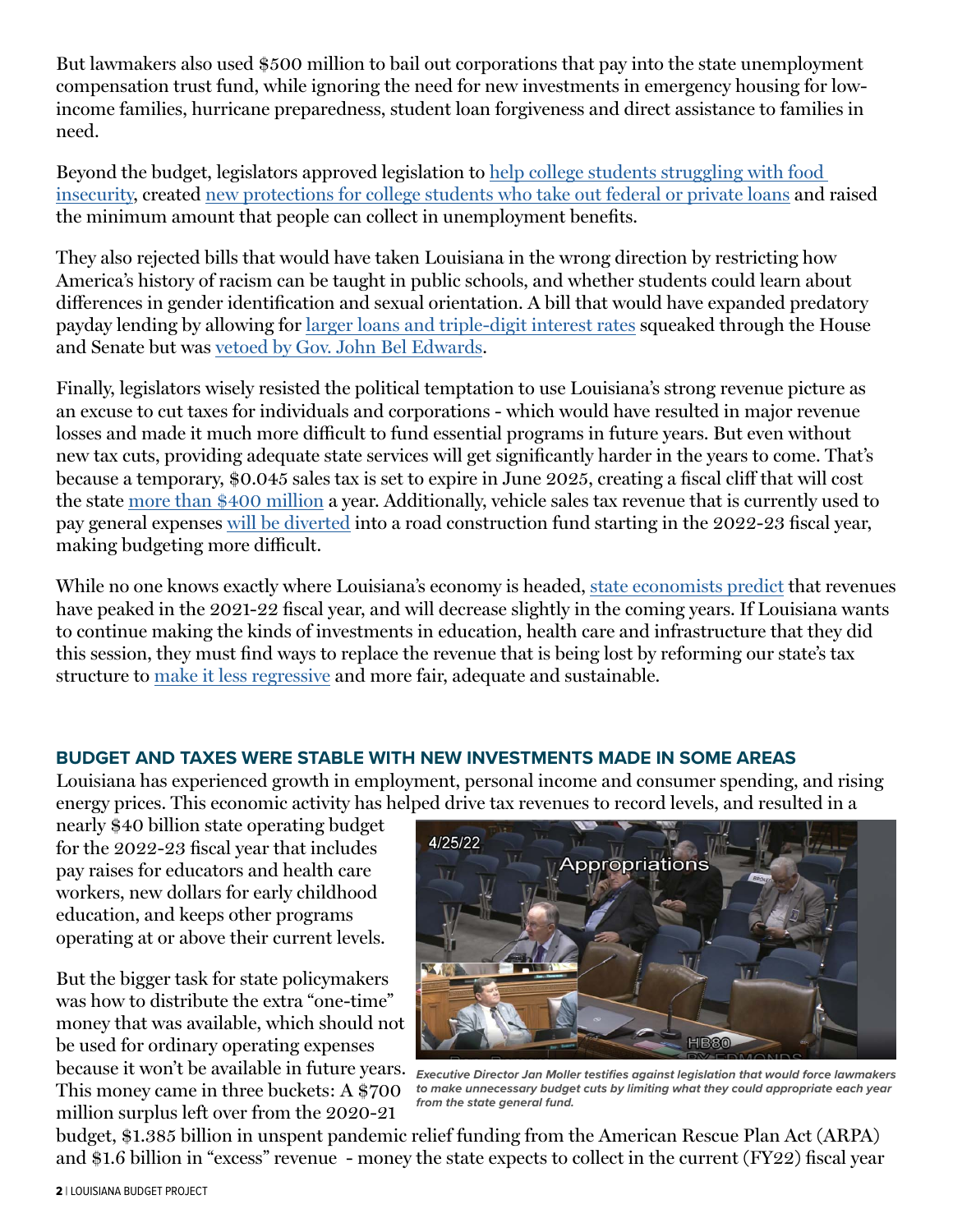but hadn't been allocated to operating expenses.

With this \$3.6 billion in mind, the Louisiana Budget Project partnered with advocates and community organizations from across the state to develop a [Recovery Agenda for Louisiana](https://www.labudget.org/wp-content/uploads/2022/03/A-Recovery-Agenda-for-Louisiana.pdf) that outlined ways that the discretionary dollars could be used to center low-income families, communities of color and others who were disproportionately affected by the pandemic and its aftermath.

[Instead of directing dollars to emergency housing, direct aid to families and other recovery needs,](https://www.labudget.org/2022/05/if-legislators-wont-invest-in-people-at-least-give-them-their-money-back/) legislators mostly went along with the [governor's recommendations,](https://lailluminator.com/2022/05/15/louisianas-latest-budget-proposal-bridges-prioritized-university-faculty-pay-raise-reduced/) which included major infrastructure investments and the unemployment trust fund bailout. However, two Recovery Agenda proposals were included in [a supplemental spending bill:](https://legis.la.gov/Legis/BillInfo.aspx?i=242400) a \$225,000 appropriation for the Empowering Families to Live Well Council, which is intended to help the state advance policies that address poverty, and \$500,000 for an actuarial study of a [paid family and medical leave program.](https://www.labudget.org/wp-content/uploads/2019/05/Building-a-Paid-Leave-Program-for-Louisiana.pdf)

Legislators also steered dollars to a fund that supports screening, evaluation and treatment for children from birth to age 5 who experience behavioral or other problems; re-entry services for people leaving prison and more than \$100 million for "pet" projects directed by legislators for their districts.

Legislators showed noteworthy restraint when it came to taxes. Although the session was supposed to steer clear of tax policy, legislators introduced several bills to cut tax revenue, arguing that the temporary tax surplus was an opportunity to make permanent tax cuts. None of these measures made it to Gov. John Bel Edwards' desk.

But House and Senate leaders have indicated they want to revisit the tax cut issue during next year's fiscal session. Doing so could lead Louisiana down the dangerous path it followed in the years after Hurricane Katrina, when two major income-tax cuts contributed to a decade of chronic budget shortfalls that led to steep budget cuts.

Instead of cutting taxes, legislators should work together to address the upcoming financial cliff by replacing the lost tax revenue with other revenue or by eliminating wasteful deductions, credits and other tax breaks.

| <b>TAX BILLS</b>                                           |                                                                                                                                                                                                                                                                                            |               |
|------------------------------------------------------------|--------------------------------------------------------------------------------------------------------------------------------------------------------------------------------------------------------------------------------------------------------------------------------------------|---------------|
| <b>House Bill 80</b><br>(98% Budget Restriction)           | This bill forced the Legislature to make unnecessary<br>budget cuts by limiting what they could appropriate each<br>year from the state general fund.                                                                                                                                      | <b>Failed</b> |
| <b>House Bill 438</b><br>(Temporary Sales Tax Cut)         | This bill incrementally reduced the 0.45% temporary sales<br>tax in preparation for its roll off in 2025. This would have<br>led to a \$435M 5-year reduction in state revenue.                                                                                                            | <b>Failed</b> |
| <b>House Bill 943</b><br>(Individual Income Tax Reduction) | This bill reduced tax liability for all brackets of the<br>individual income tax and the tax of estates and trusts<br>by 0.25%. This cut would have resulted in a \$1.1B 5 year<br>reduction in state revenue.                                                                             | <b>Failed</b> |
| <b>House Bill 1018</b><br>(Temporary Sales Tax Fund)       | This bill created a Temporary Sales Tax Fund to collect the<br>temporary 0.45% sales tax until its roll off in 2025. While<br>the annual \$400M in state revenue currently goes to the<br>state general fund, this bill would have dedicated that<br>revenue to certain roads and bridges. | <b>Failed</b> |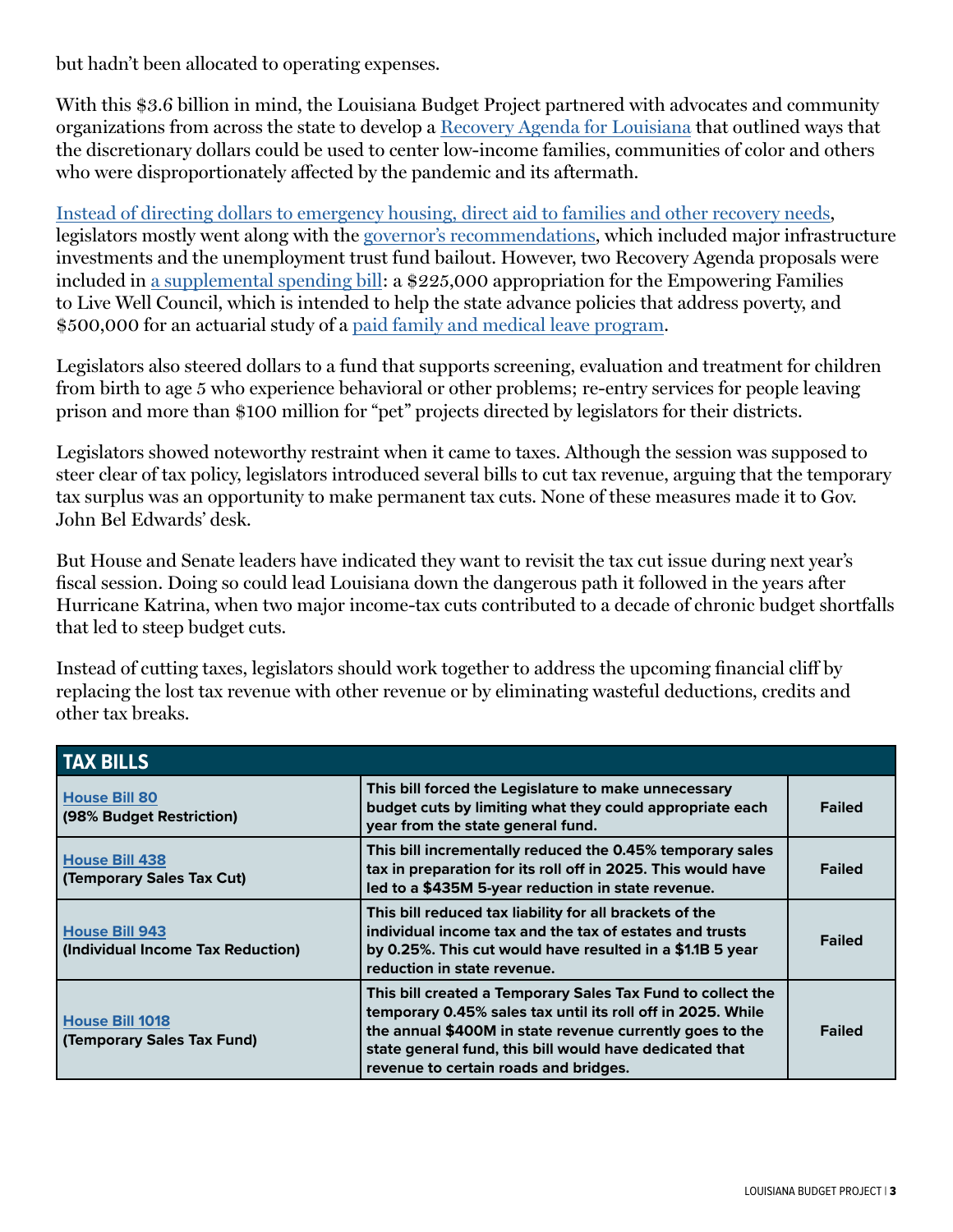| permanent Gov. Edwards' 2016 Executive Order that<br>requires local approval of the Industrial Tax Exemption<br>Program (ITEP). The amendment allowed local<br>Senate Bill 151<br>governments autonomy over whether to give away local<br><b>(Constitutional Amendment ITEP)</b><br>property tax dollars to businesses in their jurisdiction.<br>Local governments have granted the vast majority of ITEP<br>renewals since the implementation of the executive order<br>in 2016. | This bill created a constitutional amendment making<br><b>Failed</b> |
|-----------------------------------------------------------------------------------------------------------------------------------------------------------------------------------------------------------------------------------------------------------------------------------------------------------------------------------------------------------------------------------------------------------------------------------------------------------------------------------|----------------------------------------------------------------------|
|-----------------------------------------------------------------------------------------------------------------------------------------------------------------------------------------------------------------------------------------------------------------------------------------------------------------------------------------------------------------------------------------------------------------------------------------------------------------------------------|----------------------------------------------------------------------|

## **EDUCATION RECEIVES OVERDUE FUNDING, BUT INSUFFICIENT TO THE NEED**

The state budget bill includes a \$1,500 pay raise for public school teachers, and an extra \$750 per year for school bus drivers, cafeteria workers and other support staff. But legislators refused the governor's request to boost the raises to \$2,000 and \$1,000, respectively, when additional money was recognized by the Revenue Estimating Conference, leaving [Louisiana teachers well below the Southern and national](https://www.labudget.org/2022/04/louisiana-can-do-better-on-teacher-pay/)  [average.](https://www.labudget.org/2022/04/louisiana-can-do-better-on-teacher-pay/)

Legislators rejected several bills aimed at dictating how teachers can talk about racism, gender identity, sexual orientation and similar issues in their classroom - mimicking hot-button debates that have taken place in other states. However, they passed a bill [excluding income data from TOPS reporting l](https://www.labudget.org/2022/05/protect-public-access-to-tops-household-income-data/)imiting the information regularly reported to lawmakers and the public. They also rejected a bill that would have barred public colleges and universities from [withholding transcripts](https://www.labudget.org/2020/05/student-loan-reforms-are-still-needed/) from students who have overdue tuition or fees. This means struggling students and former students will continue to be locked out of access to their earned academic credits. Ironically, lawmakers did pass legislation making it easier for these credits to transfer from a two-year college to a four-year university within the state.

Fortunately, lawmakers passed [student loan protection bills](https://protectborrowers.org/louisiana-legislature-votes-by-overwhelming-majority-to-pass-package-of-student-loan-borrower-protection-bills/) in direct response to industry abuses revealed after years of state and federal investigations— including by [Louisiana's own Office of the](https://www.ag.state.la.us/Article/12991)  [Attorney General](https://www.ag.state.la.us/Article/12991). Louisiana federal and private student loan borrowers now have common sense protections in a "Borrower Bill of Rights" and more insight and reporting in the private student loan industry.

Looking ahead, the Legislature has a substantial opportunity to aggressively invest in our education system from cradle-to-career. From raising teacher pay to the Southern Regional average of \$55,205 to fully funding need-based financial aid - it's clear that lawmakers have a lot more work to do.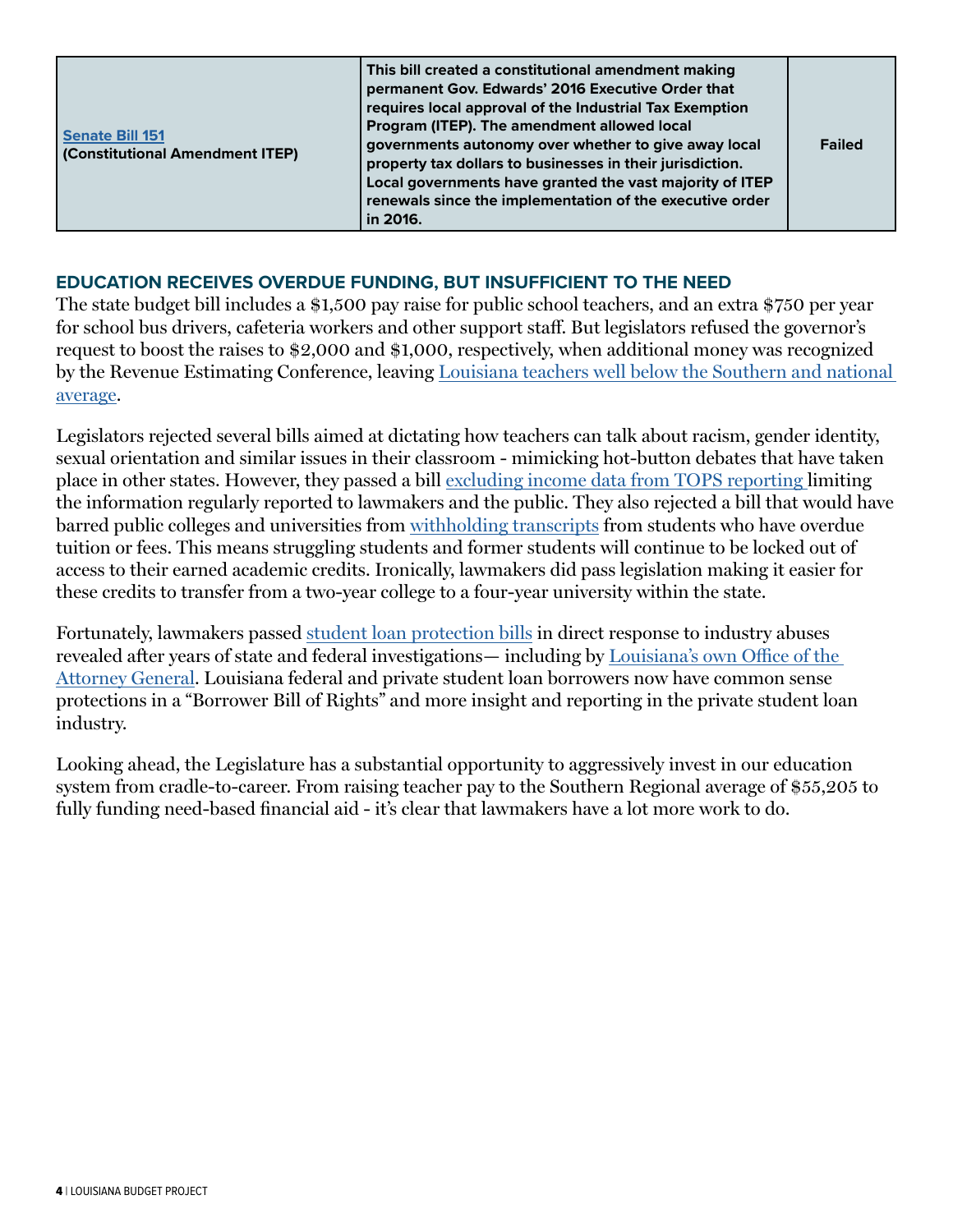| <b>K-12 EDUCATION</b>                                  |                                                                                                                                                                                                                                                                                                                                                                                                                                                                  |               |
|--------------------------------------------------------|------------------------------------------------------------------------------------------------------------------------------------------------------------------------------------------------------------------------------------------------------------------------------------------------------------------------------------------------------------------------------------------------------------------------------------------------------------------|---------------|
| <b>House Bill 824</b><br>(ESA - Public School Funding) | This bill created an Education Savings Account (ESA)<br>program allowing any parent to take public dollars equal to<br>the state's per pupil spending and deposit it into an account<br>to pay for private school tuition and educational services.<br>By not targeting these bills to students and families in<br>financial need, this bill would have adversely impacted our<br>state's ability to provide a high-quality public education to all<br>students. | <b>Failed</b> |
| <b>House Bill 195</b><br>(Menstrual Products)          | This bill required public schools to provide free menstrual<br>products for students.                                                                                                                                                                                                                                                                                                                                                                            | <b>Failed</b> |
| <b>House Bill 649</b><br>(Corporal Punishment)         | This bill prohibited the use of corporal punishment in<br>Louisiana's K-12 schools unless a parent provides written<br>permission to the school.                                                                                                                                                                                                                                                                                                                 | <b>Failed</b> |
| <b>House Bill 747</b><br>("CRT")                       | This bill required Dr. Martin Luther King's "I Have a Dream"<br>speech to be taught to all high school students, and restricted<br>the curriculum that could be used to teach students about<br>issues of structural racism.                                                                                                                                                                                                                                     | <b>Failed</b> |
| <b>House Bill 819</b><br>(Extended Leave)              | This bill provided extended maternal and infant health leave<br>to public K-12 school employees, in addition to teachers,<br>by allowing school systems to adopt policies to do so. It<br>also would have allowed employees to appeal sabbatical<br>leave denials to the school board, as opposed to just the<br>superintendent.                                                                                                                                 | <b>Failed</b> |
| <b>House Bill 837</b><br>("Don't Say Gay")             | This bill would have barred public school employees from<br>discussing any aspect of their sexual orientation or gender<br>identity.                                                                                                                                                                                                                                                                                                                             | <b>Failed</b> |
| <b>Senate Bill 47</b><br>(Prekindergarten Instruction) | This bill required each public school board to develop a mixed<br>provider delivery model for full-day, year-round, high-quality<br>prekindergarten instruction.                                                                                                                                                                                                                                                                                                 | <b>Passed</b> |

| <b>HIGHER EDUCATION</b>                                  |                                                                                                                                                                                                                                                                                                        |               |
|----------------------------------------------------------|--------------------------------------------------------------------------------------------------------------------------------------------------------------------------------------------------------------------------------------------------------------------------------------------------------|---------------|
| <b>House Bill 183</b><br>(Transcript Withholding)        | This bill required Louisiana's higher education institutions to<br>eliminate the practice of withholding academic transcript as a<br>means to collect student debts.                                                                                                                                   | <b>Failed</b> |
| <b>House Bill 610</b><br>(Student Ioan Bill of Rights)   | Establishes a student loan "Borrower Bill of Rights" into state<br>law imposing best practices and business standards already<br>in effect in other states to ensure that borrowers receive<br>accurate and meaningful assistance with their loans.                                                    | <b>Passed</b> |
| <b>House Bill 789</b><br>(Private student loan industry) | This bill sheds much-needed light on the private student loan<br>industry, which currently operates with limited federal or<br>state oversight. The Louisiana Office of Financial Institutions<br>will analyze and publish the data so that consumers and<br>policymakers can make informed decisions. | <b>Passed</b> |
| <b>Senate Bill 76</b><br>(Fee Notice)                    | This bill required Louisiana's public colleges and universities<br>to ensure that graduate students who seek employment<br>as research or teaching assistants are made aware of their<br>entire tuition and fee obligations before accepting their<br>position.                                        | <b>Passed</b> |
| <b>Senate Bill 81</b><br>(TOPS Data)                     | This bill removed the requirement that household income<br>data of TOPS recipients be reported in the annual TOPS<br>report provided to legislators and the public.                                                                                                                                    | <b>Passed</b> |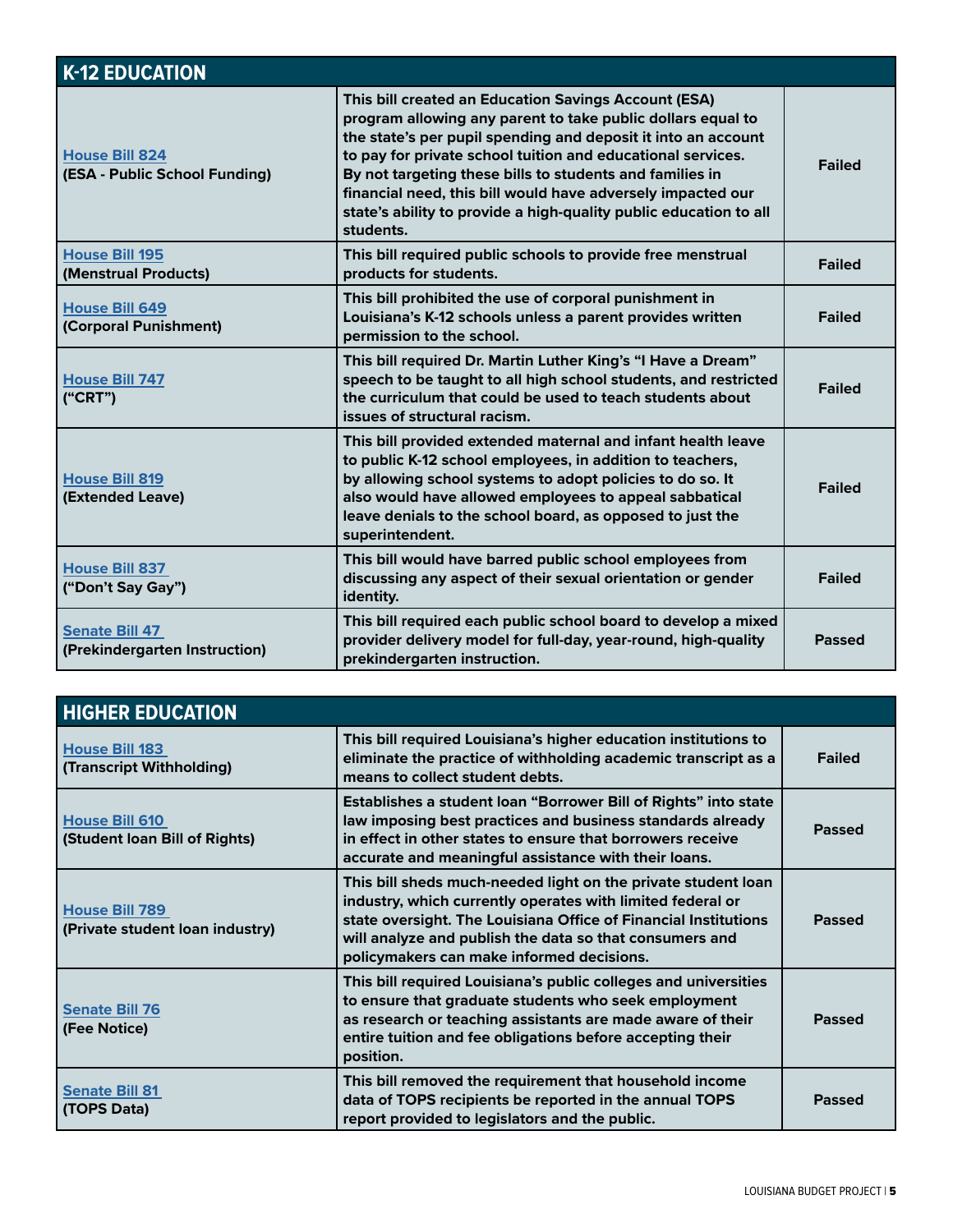# **IMPORTANT SAFETY NET PROGRAMS HELP LOUISIANA FAMILIES MAKE ENDS MEET, THOUGH BARRIERS REMAIN**

Before and during the pandemic, Louisiana's safety-net programs, including the Supplemental Nutrition Assistance Program (SNAP), Medicaid and the Special Nutrition Program for Women, Infants and Children (WIC), among others, have provided critical support to people facing economic hardship.

This legislative session saw several bills that broadened access to government programs that support Louisianans with low-incomes, including by providing state funding to help SNAP (Food Stamp) recipients buy more healthy fresh produce, by laying the groundwork for [addressing](https://www.theadvocate.com/baton_rouge/news/politics/legislature/article_b407f770-bf65-11ec-824e-bfa7013d26f2.html)  [hunger on our state's college campuses](https://www.theadvocate.com/baton_rouge/news/politics/legislature/article_b407f770-bf65-11ec-824e-bfa7013d26f2.html) and by making it easier for Louisiana to provide grocery assistance over the summer to families with kids who qualify for free meals in school.



*LBP Policy Intern Kimberly Hayes speaks in favor of a bill that would create a "hunger free campus" designation for Louisiana colleges and universities that meet certain criteria.*

An effort to help working families by

having the state cover low-income parents'

share of the cost of reduced-price school meals died in Senate finance, leaving families on the economic margins [more vulnerable](https://www.vox.com/2022/6/1/23148185/congress-school-meals-summer-hunger-inflation) when federal funding for universal free school meals expires. Legislators also attempted to impose harsh time limits on some SNAP recipients this year, an effort that died in committee.

In a state that consistently faces poverty rates that are at or near the worst level in the nation, a strong safety net is critical to helping people struggling to get by. In future sessions, legislators will have opportunities to strengthen the programs that help millions of Louisianans to meet their basic needs, including by improving access, investing in more adequate benefits and providing more support through Child Tax Credits and Earned Income Tax Credits.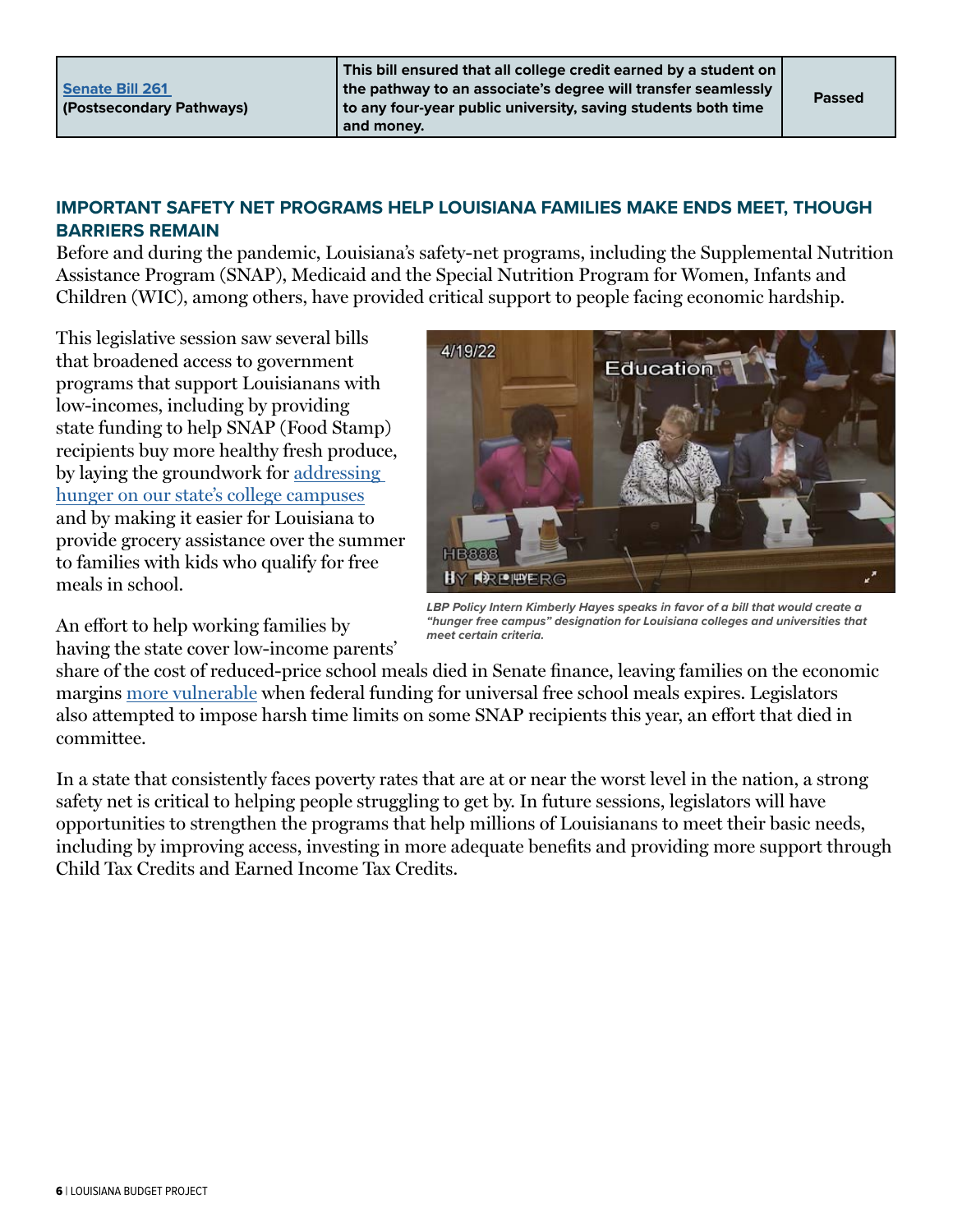| <b>SAFETY NET</b>                                     |                                                                                                                                                                                                                                                                                                                                                                                                          |               |  |
|-------------------------------------------------------|----------------------------------------------------------------------------------------------------------------------------------------------------------------------------------------------------------------------------------------------------------------------------------------------------------------------------------------------------------------------------------------------------------|---------------|--|
| <b>House Bill 396</b><br>(SNAP Time Limits)           | SNAP (also called Food Stamps) has harsh time limits for<br>some recipients if they can't prove to the state that they<br>worked at least 80 hours each month. Louisiana has long<br>had waivers from these time limits because of our high state<br>unemployment rates. This bill would have taken away those<br>waivers and would have required that future waivers be<br>approved by the Legislature. | <b>Failed</b> |  |
| <b>House Bill 888</b><br>(Hunger Free Campuses)       | This bill creates a "Hunger Free Campus" designation for<br>Louisiana's colleges and universities, recognizing campuses<br>that take steps to address hunger on campus and creating a<br>grant program to expand on those efforts.                                                                                                                                                                       | <b>Passed</b> |  |
| <b>House Bill 979</b><br>(P-EBT Issuance)             | The Pandemic-EBT program distributed more than \$811<br>million in food assistance benefits to nearly 1 million students<br>in the 2020-21 school year and summer. This bill allowed<br>Louisiana to continue issuing those benefits to eligible<br>students automatically, ensuring easier access to groceries<br>for families in need.                                                                 | <b>Passed</b> |  |
| <b>House Concurrent Resolution 57</b><br>(SNAP Match) | This resolution created a new, \$1 million state-funded<br>program to match SNAP benefits at additional Louisiana<br>farmers markets, helping people with low-incomes purchase<br>fresh fruits and vegetables.                                                                                                                                                                                           | <b>Passed</b> |  |
| <b>Senate Bill 236</b><br>(School Meals)              | This bill eliminated the co-pay for reduced-price school meals<br>faced by students from low-income working families that earn<br>too much to qualify for free meals, but less than they need to<br>get by.                                                                                                                                                                                              | <b>Failed</b> |  |
| <b>Senate Bill 259</b><br>(Fraud Reporting)           | This bill created a new annual report to the Legislature on<br>fraud and fraud prevention measures in Louisiana's benefits<br>programs for people with low-incomes. Overly aggressive<br>fraud prevention measures often create hurdles to benefits<br>access. LBP worked to amend the bill in committee to require<br>reporting on key measures of program access as well.                              | <b>Passed</b> |  |

#### **ECONOMIC JUSTICE OFFERS SOME VICTORIES WITH MUCH WORK REMAINING**

Payday loans cause significant harm to lowincome Louisiana families, [trapping them](https://www.labudget.org/2022/04/payday-lending-traps-louisianans-in-triple-digit-interest-debt/)  [in a cycle of debt and draining millions in](https://www.labudget.org/2022/04/payday-lending-traps-louisianans-in-triple-digit-interest-debt/)  [fees from household budgets each year.](https://www.labudget.org/2022/04/payday-lending-traps-louisianans-in-triple-digit-interest-debt/) Despite [public support to reign in the](https://www.labudget.org/wp-content/uploads/2022/04/CRL-LA-Fact-Sheet-3.21.22.pdf)  [industry,](https://www.labudget.org/wp-content/uploads/2022/04/CRL-LA-Fact-Sheet-3.21.22.pdf) legislators rejected a popular rate cap bill, and approved a [new predatory](https://www.theadvocate.com/baton_rouge/opinion/our_views/article_ac36d7de-ddd1-11ec-8ed5-9f37eecb95ca.html)  [lending product](https://www.theadvocate.com/baton_rouge/opinion/our_views/article_ac36d7de-ddd1-11ec-8ed5-9f37eecb95ca.html) with [triple-digit interest](https://www.labudget.org/wp-content/uploads/2022/05/SB-381-Final-Analysis.pdf)  [rates.](https://www.labudget.org/wp-content/uploads/2022/05/SB-381-Final-Analysis.pdf) Responding [to consumer advocacy](https://www.theadvocate.com/baton_rouge/news/politics/legislature/article_52a1aeae-dd33-11ec-92e0-470c8b662e48.html)  [groups](https://www.theadvocate.com/baton_rouge/news/politics/legislature/article_52a1aeae-dd33-11ec-92e0-470c8b662e48.html) led by LBP, Gov. John Bel Edwards rightly vetoed the harmful bill.

Louisiana remains one of five states without a state minimum wage law after legislators voted down [six bills for a state](https://www.labudget.org/2022/04/its-time-for-louisiana-to-raise-the-wage/)  [minimum wage](https://www.labudget.org/2022/04/its-time-for-louisiana-to-raise-the-wage/). Those included two



*Director of Public Affairs and Outreach Davante Lewis testifies against legislation that would expand predatory lending in Louisiana. Senate Bill 381 was vetoed by Gov. John Bel Edwards.* 

constitutional amendments, which would have given voters the opportunity to decide for themselves whether or not to create a state minimum wage. The Legislature has now rejected 48 minimum wage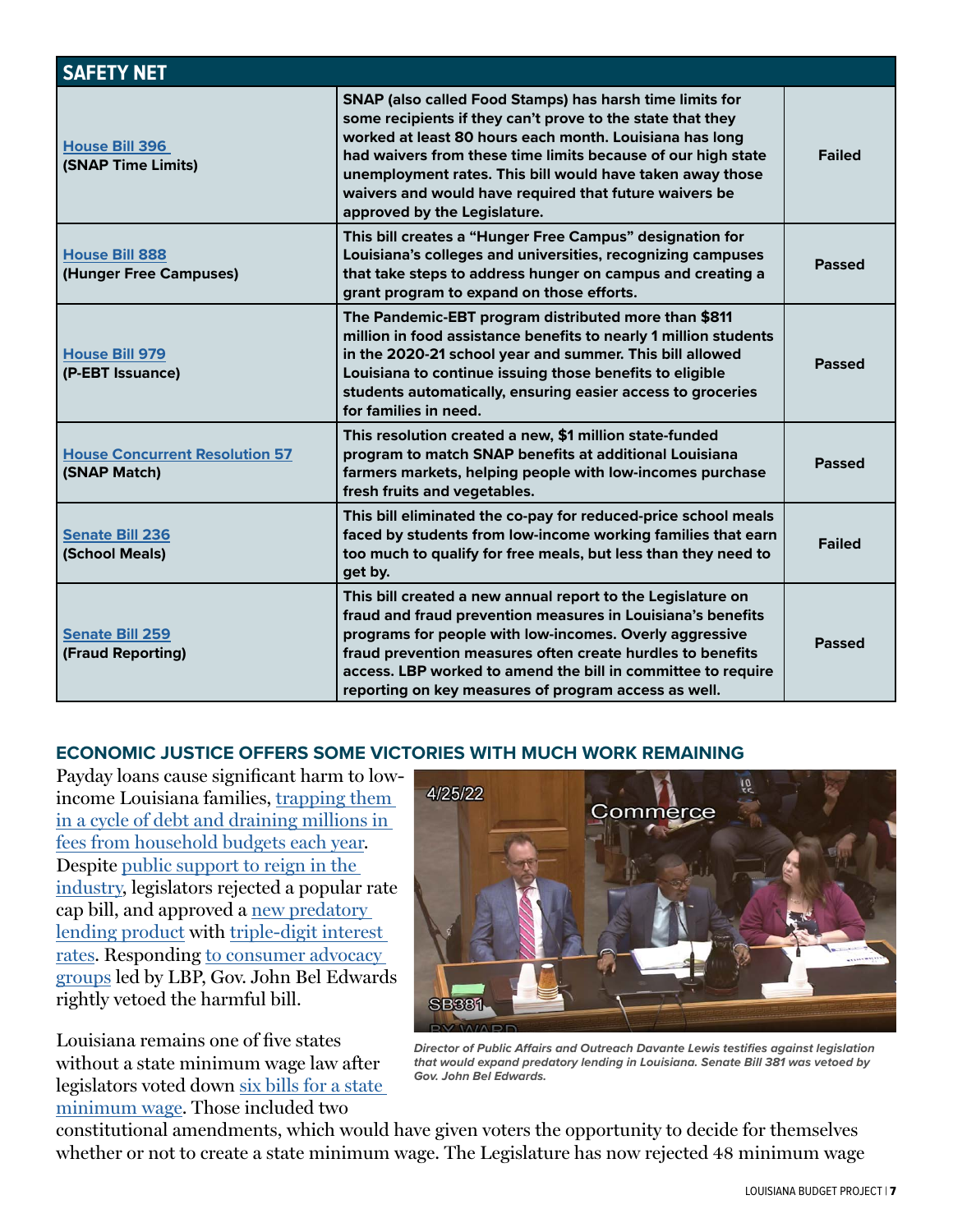bills since 2009, the last time the federal minimum wage was increased (tipped wages haven't been increased since 1996).

Fortunately, lawmakers did not pass particularly harmful changes to the state's [unemployment insurance](https://www.labudget.org/2022/04/legislature-must-avoid-ui-reforms-that-hurt-workers/)  [\(UI\) benefits](https://www.labudget.org/2022/04/legislature-must-avoid-ui-reforms-that-hurt-workers/) and passed the first increase for the minimum weekly UI benefits in decades. They also advanced an important resolution requesting a study on baby bonds, [which could have profoundly](https://www.labudget.org/2022/05/baby-bonds-could-start-to-close-the-racial-wealth-gap/)  [positive impacts for Louisiana's poorest children.](https://www.labudget.org/2022/05/baby-bonds-could-start-to-close-the-racial-wealth-gap/)

| <b>ECONOMIC JUSTICE</b>                                     |                                                                                                                                                                                                                                                                                                                                                                                                                                |               |
|-------------------------------------------------------------|--------------------------------------------------------------------------------------------------------------------------------------------------------------------------------------------------------------------------------------------------------------------------------------------------------------------------------------------------------------------------------------------------------------------------------|---------------|
| <b>House Bill 229</b><br>(Minimum Wage)                     | A constitutional amendment to establish a state minimum<br>wage, initially set at \$11.65 an hour starting July 1, 2023.<br>The measure allows for the state to raise the minimum wage<br>statutorily going forward.                                                                                                                                                                                                           | <b>Failed</b> |
| <b>House Bill 311</b><br>(Minimum Wage)                     | Establishes a \$10 an hour state minimum wage beginning<br>Jan. 1, 2023. The minimum wage would then increase to \$12<br>an hour on Jan. 1, 2024.                                                                                                                                                                                                                                                                              | <b>Failed</b> |
| <b>House Bill 472</b><br>(Tipped Minimum Wage)              | This bill raised the tipped minimum wage in Louisiana to<br>\$4.26 an hour for tipped workers. It would also require that<br>employers cover the difference between this wage and the<br>federal minimum wage if enough tips are not collected during<br>a shift.                                                                                                                                                              | <b>Failed</b> |
| <b>House Bill 880</b><br>(Minimum Wage)                     | Created a state minimum wage, which would rise to \$15 an<br>hour by 2026 in stages (\$10 an hour in 2023, \$12 in 2024,<br>\$13.50 in 2025, and finally, \$15 in 2026).                                                                                                                                                                                                                                                       | <b>Failed</b> |
| <b>House Bill 1013</b><br>(Minimum Wage)                    | Sets a \$9 an hour minimum wage for all state employees,<br>including judicial and legislative employees.                                                                                                                                                                                                                                                                                                                      | <b>Failed</b> |
| <b>Senate Bill 269</b><br>(Minimum Wage)                    | A constitutional amendment to establish a \$10.25 minimum<br>wage starting in 2023, and indexed to inflation in future<br>years.                                                                                                                                                                                                                                                                                               | <b>Failed</b> |
| <b>House Bill 308</b><br>(Minimum UI Benefit)               | Raised the minimum UI benefit from \$10 to \$35 a week.                                                                                                                                                                                                                                                                                                                                                                        | <b>Passed</b> |
| <b>House Bill 506</b><br>(Minimum UI Benefit)               | Raised the minimum UI benefit from \$10 to \$50 a week.                                                                                                                                                                                                                                                                                                                                                                        | <b>Failed</b> |
| <b>House Bill 657</b><br>(UI Reform)                        | Increased maximum weekly UI benefits but at a steep price,<br>as unemployment benefits would be capped at 12 weeks,<br>instead of the 26-week maximum in current law.                                                                                                                                                                                                                                                          | <b>Failed</b> |
| <b>Senate Bill 381</b><br>(Payday Loan Expansion)           | Allowed lenders to offer 3- to 12-month term installment<br>loans up to \$1,500. Also permits lenders to charge an annual<br>interest rate of up to 36% and monthly maintenance fees<br>worth up to 13% of the original loan amount, neither of which<br>were previously allowed under Louisiana's usury laws. The<br>law "caps" charges at 100% of loan value - meaning a \$1,500<br>loan could cost consumers up to \$3,000. | <b>Vetoed</b> |
| <b>House Bill 675</b><br>(Payday loan rate cap)             | Instituted a 36% APR cap, inclusive of all fees and charges,<br>for a payday loan                                                                                                                                                                                                                                                                                                                                              | <b>Failed</b> |
| <b>House Concurrent Resolution 94</b><br>(Baby Bonds Study) | Requested a study regarding the potential establishment of a<br>"baby bonds" program for children born to low- to moderate-<br>income parents that could be used for postsecondary<br>education, the purchase of a home, or formation of a<br>business.                                                                                                                                                                        | <b>Passed</b> |